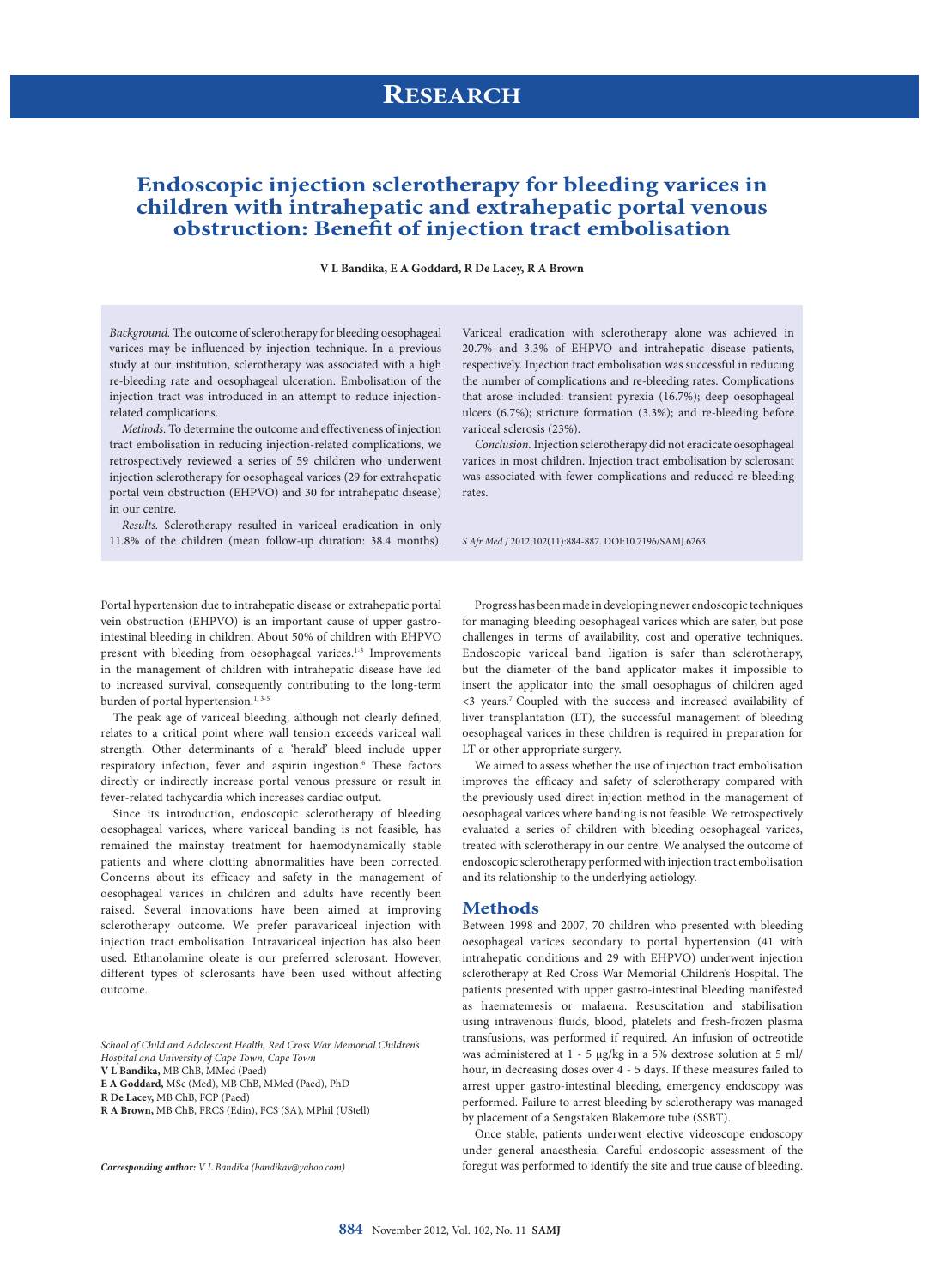Patients with non-variceal upper gastro-intestinal bleeding were excluded from analysis.

The extent of oesophageal varices and the presence of gastric varices were documented; 5% ethanolamine oleate was injected as a sclerosant, usually 0.5 - 0.75 ml per injection, at multiple (up to 5) sites paravariceally – enough to produce a visible blanch with mucosal swelling. Injection tract embolisation was performed by continuation of the sclerosant injection using the terminal 0.2 ml as the needle was withdrawn. The number of injections and amount of sclerosant used were noted. Subjects were admitted to a high-care unit following sclerotherapy and monitored for adverse effects. Repeat sclerotherapy was performed at 2-weekly intervals until identified varices were eliminated. Because the recurrence of varices depends on the underlying pathogenesis, further investigations were undertaken to identify the underlying cause of portal hypertension.

### **Results**

The study population comprised 70 children: 29 with EHPVO and 41 with intrahepatic causes of portal hypertension. Eleven children with intrahepatic disease secondary to biliary atresia were not included in the analysis of sclerotherapy details due to missing clinical data, but were included in the analysis of outcome.

Intrahepatic causes of portal hypertension included: biliary atresia (20); congenital hepatic fibrosis syndromes (3); neonatal hepatitis (1); auto-immune hepatitis (1); Alagille syndrome (1); Langerhans cell histiocytosis (1); and idiopathic cirrhosis (3). Clinico-demographic details are summarised in Table 1.

Regardless of the cause of portal hypertension, all patients had severe enough upper gastro-intestinal bleeding to necessitate a blood transfusion. Mean patient age at first sclerotherapy, presumed

to coincide with the age at first episode of upper gastro-intestinal bleeding, was 3 years and 7 months.

Sclerotherapy and octreotide were effective in arresting acute variceal bleeding in 56/59 (94%) patients. SSBT insertion was used in 3 patients, and endoscopic variceal band ligation (EVBL) was performed in 4 of the older patients. No emergency definitive surgical procedure was offered.

Gastric varices were identified in 22/59 (37.3%) patients – slightly more than in the EHPVO group, but not statistically significant. Surprisingly, gastric varices were rarely found to be a cause of upper gastro-intestinal bleeding; no patient had any additional procedure to specifically address bleeding varices in the gastric region of the oesophageal gastric junction. Of interest is that the presence of gastric varices was used as an indication for selecting patients for shunt surgery in EHPVO.

Among children in the intrahepatic disease group, 53.3% had initial or first oesophageal bleeding before age 2 years, compared with 37.9% in the EHPVO group, although this difference was not statistically significant. No significant difference in the number of patients presenting with first variceal bleeding was noted within all the age categories in both groups (*p*>0.05). In the intrahepatic group, the distribution pattern of age at first variceal bleeding was related to the nature of the underlying disease, modification effect of therapy offered and subsequent course of the disease spectrum.

Sclerotherapy alone was successful in controlling the bleeding from oesophageal varices in 7 (11.9%) patients. However, 2 of these patients with EHPVO presented as re-bleeders after previous variceal sclerosis and were managed by additional sclerotherapy sessions.

Eighteen of 29 (62.1%) EHPVO patients were offered surgical shunts. Meso-Rex shunts were the most favoured, performed on 8

#### **Table 1. Clinico-demographic details of patients undergoing sclerotherapy**

|                                                   | <b>EHPVO</b>    | Intrahepatic disease<br>$(N=30)$ |
|---------------------------------------------------|-----------------|----------------------------------|
|                                                   | $(N=29)$        |                                  |
| Gender (male: female)                             | 20:9            | 10:20                            |
| Age at first sclerotherapy (months), mean (range) | $42.6(9 - 112)$ | $43.0(7 - 159)$                  |
| Number of sclerotherapy sessions, mean            | 6.48            | 3.73                             |
| Median (range)                                    | $5(1 - 16)$     | $3(1-11)$                        |
| Number of injections to variceal sclerosis, mean  | 25.46           | 16.70                            |
| Median (range)                                    | $22(3 - 59)$    | $13(3-52)$                       |
| <b>SSBT</b>                                       | $\mathbf{0}$    | 3                                |
| Co-existent gastric varices                       | 13              | 9                                |
|                                                   |                 |                                  |

 $EHPVO =$  extrahepatic portal vein obstruction;  $SSBT =$  Sengst

#### **Table 2. Complications of the different sclerotherapy injection techniques**

|                                       | <b>Study</b>                                                                                    |                                                                                                                                              |  |
|---------------------------------------|-------------------------------------------------------------------------------------------------|----------------------------------------------------------------------------------------------------------------------------------------------|--|
|                                       | Hill and Bowie <sup>8</sup> (no injection tract<br>embolisation) $(N=33)$<br>$n\left(\%\right)$ | Current (injection tract embolisation,<br>number of complication occurrence/total<br>sclerotherapy sessions) $(N=300)$<br>$n\left(\%\right)$ |  |
| Transient pyrexia                     | 13(39)                                                                                          | 50(16.7)                                                                                                                                     |  |
| Deep oesophageal ulcers               | 10(30)                                                                                          | 20(6.7)                                                                                                                                      |  |
| Stricture                             | 4(12)                                                                                           | 10(3.3)                                                                                                                                      |  |
| Re-bleeding before variceal sclerosis | 12(36)                                                                                          | 70(23)                                                                                                                                       |  |
| Confirmed sepsis                      | $\qquad \qquad$                                                                                 | $16(5.3\%)$                                                                                                                                  |  |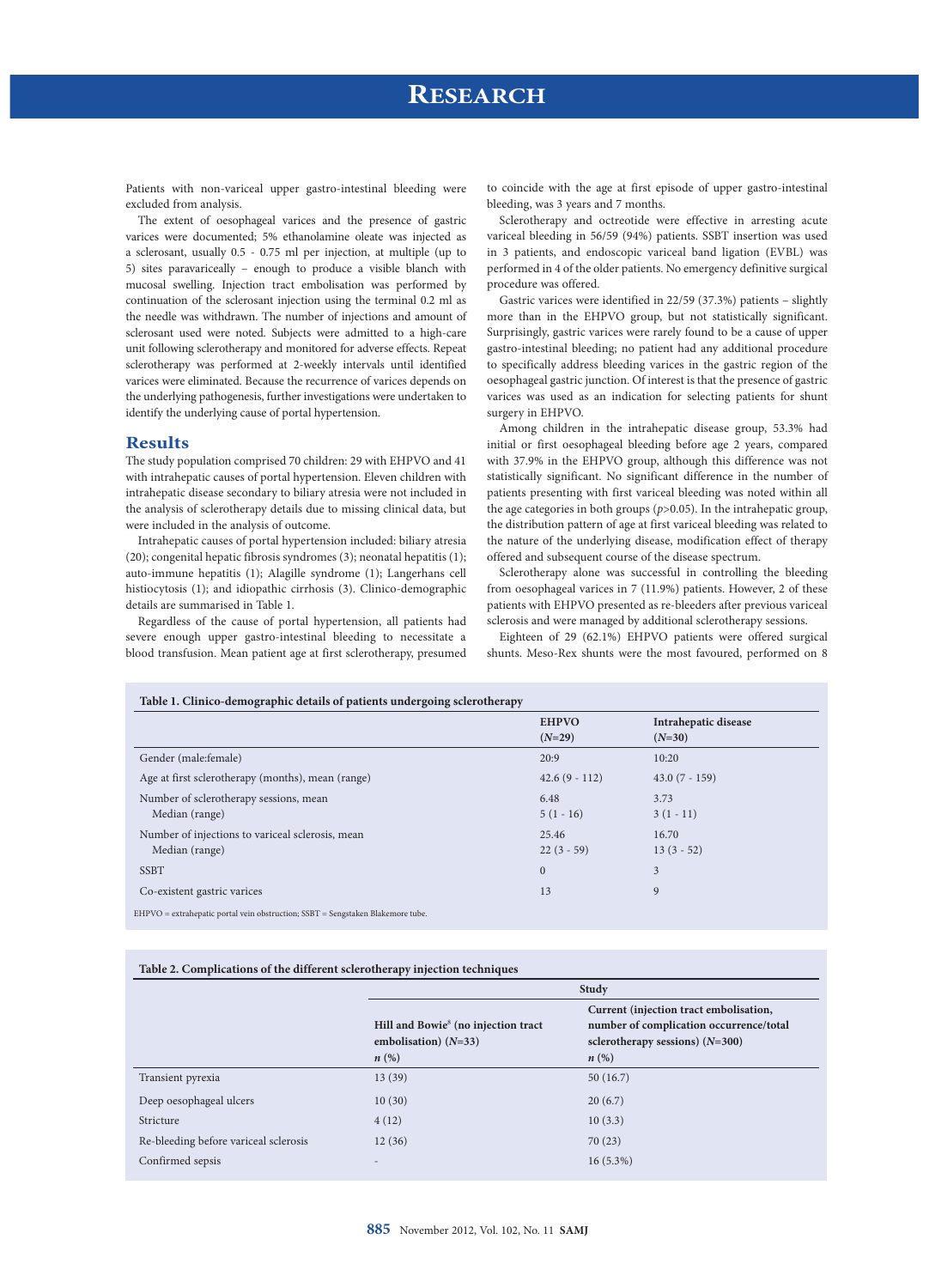patients, 2 of whom were post LT. Splenorenal and mesocaval shunts were offered to 6 and 4 patients, respectively.

Eleven patients underwent LT. No definitive procedure was offered to 7 patients who were awaiting donor availability or had a condition excluding them from LT at that time. Nine patients were lost to follow-up. Four deaths were reported, occurring during admission for sclerotherapy; cause of death was not directly related to sclerotherapy or its complications, but to the underlying disease.

Injection tract embolisation was associated with a lower complication rate (Table 2). A greater number of confirmed sepsis cases were reported among intrahepatic disease patients (17/30 (56.7%) compared with 9/29 (31%) EHPVO patients; *p*=0.067). Organisms cultured included *Escherichia coli*, *Staphylococcus epidermidis*, *Klebsiella* species and *Acinetobacter* species.

#### **Discussion**

The study cohort had a nearly even distribution of EHPVO and intrahepatic disease as a cause of varices, allowing us to compare modes of sclerotherapy and determine if outcome was influenced by underlying aetiology.

Early portoenterostomy and LT availability have contributed to a higher incidence of children requiring sclerotherapy for intrahepatic portal hypertension compared with the Hill and Bowie<sup>8</sup> study where most patients had EHPVO.

The age of first variceal bleeding in the intrahepatic group was determined by the underlying disease process. In this study, more children with intrahepatic disease than EHPVO bled within the first 2 years of life. The reason for this is the contribution of a delayed diagnosis of biliary atresia in these children. Three patterns of intrahepatic variceal bleeding were also demonstrated: first group (0 - 24 months) – missed biliary atresia; second group (25 - 60 months) – mainly attributable to poorly functioning or failed portoenterostomy; third group (5 - 9 years) – could be explained as a critical point where intrahepatic cholangiopathy effect is maximal and overrides biliary drainage offered by portoenterostomy, and where LT should be considered in children with previously 'successful' portoenterostomy. In EHPVO, there was an equal distribution of patients in the first 5 years of life, suggesting an age-independent aetiology.

The results of our study do not support other reports showing sclerotherapy to be successful in both groups in eradicating oesophageal varices (i.e. controlling bleeding without a need for a definitive procedure).9,10 Only 11.8% of patients showed variceal eradication on sclerotherapy alone after a mean follow-up duration of 38.4 months. In contrast to other studies,<sup>2,9,10</sup> the success rate with sclerotherapy alone on EHPVO was 20.7%, which was low. Most children in the successful group presented just before puberty and were able to re-canalise or spontaneously achieve adequate portosystemic collaterisation (thought to be hormonally induced), which could have contributed to this observation. This was possibly the basis of previous studies which reported success.

Anecdotal reports have come from parents, teachers and paediatricians about the resolution of behavioural and cognitive problems after physiological surgical shunts and the low success rate after sclerotherapy. Meso-Rex shunt as a definitive procedure was recommended in this group and was offered in 35.8% of patients, of whom 6.5% were post LT with associated portal vein obstruction. There is, to date, no consensus on EHPVO management. Some studies advocate Meso-Rex shunt in all children with portal vein thrombosis and cavernous transformation.11 Early age at first presentation, the presence of fundal varices which are usually not easily amenable to sclerotherapy as shown in a previous study in the same setting, 12 life-threatening bleeds, numerous sclerotherapy

sessions and failure to thrive could also be considered as indications for Meso-Rex shunt. Likewise, LT is the only definitive treatment in biliary atresia with a failed Kasai portoenterostomy.

In this series, 44.8% of EHPVO and 30% of intrahepatic disease patients had gastric varices. We also demonstrated primary co-existence of both oesophageal and gastric varices rather than the secondary opening of gastric collaterals after oesophageal variceal sclerosis. However, on endoscopy, no corresponding gastric variceal bleeding was noted in either group. The oesophageal variceal bleeding could possibly act as a 'sump', reducing intravariceal pressures in the gastric venous system.

The largest contributor to intrahepatic portal hypertension was biliary atresia, which ultimately necessitated LT. Sclerotherapy was used to 'buy time' while awaiting LT, enabling 11/30 children to undergo LT. Endoscopic variceal band ligation has been shown to be superior due to fewer complications, $13,14$  but its use in children aged <3 years remains technically difficult due to the diameter of the smallest band applicator. As in our scenario, where 53.3% of intrahepatic disease patients and 41.4% with EHPVO presented with variceal bleeding were aged <3 years, sclerotherapy and octreotide have to be used as a first treatment option and subsequently sclerotherapy alone in controlling variceal bleeding while awaiting LT or an appropriate shunt procedure in EHPVO. Recently, Duche *et al.*15 demonstrated the effectiveness and safety of prophylactic sclerotherapy and octreotide in controlling oesophageal varices in biliary atresia.

A combination of medical management using octreotide infusion and sclerotherapy was effective in arresting variceal bleeding in both groups in our study. Only 3/59 (5.1%) children required SSBT placement to arrest variceal bleeding, supporting previous findings. $^{2,16}$ As in other studies,<sup>16,17</sup> 3 - 5 sessions of sclerotherapy at 2-weekly intervals were needed to achieve variceal sclerosis. In 7 children who showed variceal eradication with sclerotherapy alone, an additional 2 sessions were required. The amount of sclerosant to cause visible blanch was 0.7 ml/injection, similar to other studies within the range of 0.5 - 1 ml/injection.2 The mean number of injections per session

was 4.27, with a mean of 2.98 ml sclerosant administered per session. Injection tract embolisation with sclerosant was successful in the overall reduction of complications. Hill and Bowie<sup>8</sup> expressed complication rates as a one-time event which could have overestimated the true occurrence. We appreciate the difficulties in comparison due to difference in presentation of complication rates. Transient pyrexia, stricture, ulcers and re-bleeding before variceal sclerosis were less incident in our study compared with non-tract embolisation in the hospital's previous series (Table 2).<sup>8</sup> While the authors of the comparative study attributed the high re-bleeding rates to a high rate of gastric varices, we demonstrated similar high gastric variceal rates but these varices were not implicated as a cause of bleeding. Our high re-bleeding rates might have been due to slough bleeding which was erroneously labelled as re-bleeding. Our observed oesophageal stricture rate of 3.3% was lower than in other studies.<sup>8,16,17</sup> No statistically significant difference was noted in endoscopy-associated bloodstream infections in either group, but over 50% of patients in the intrahepatic group had sepsis compared with 37% in the EHPVO group. This could be due to a probable bias in selecting patients in the intrahepatic group. The patients with significant liver dysfunction on presentation were not offered sclerotherapy, especially if they were not eligible for LT. Furthermore, more patients in this group died from primary liver disease or were lost to follow-up. The net effect was the selection of patients with portal hypertension from intrinsic liver disease, but without a significant liver dysfunction impairing immunity.

Sclerotherapy was not associated with any mortality. However, some patients in the intrahepatic group died from the primary